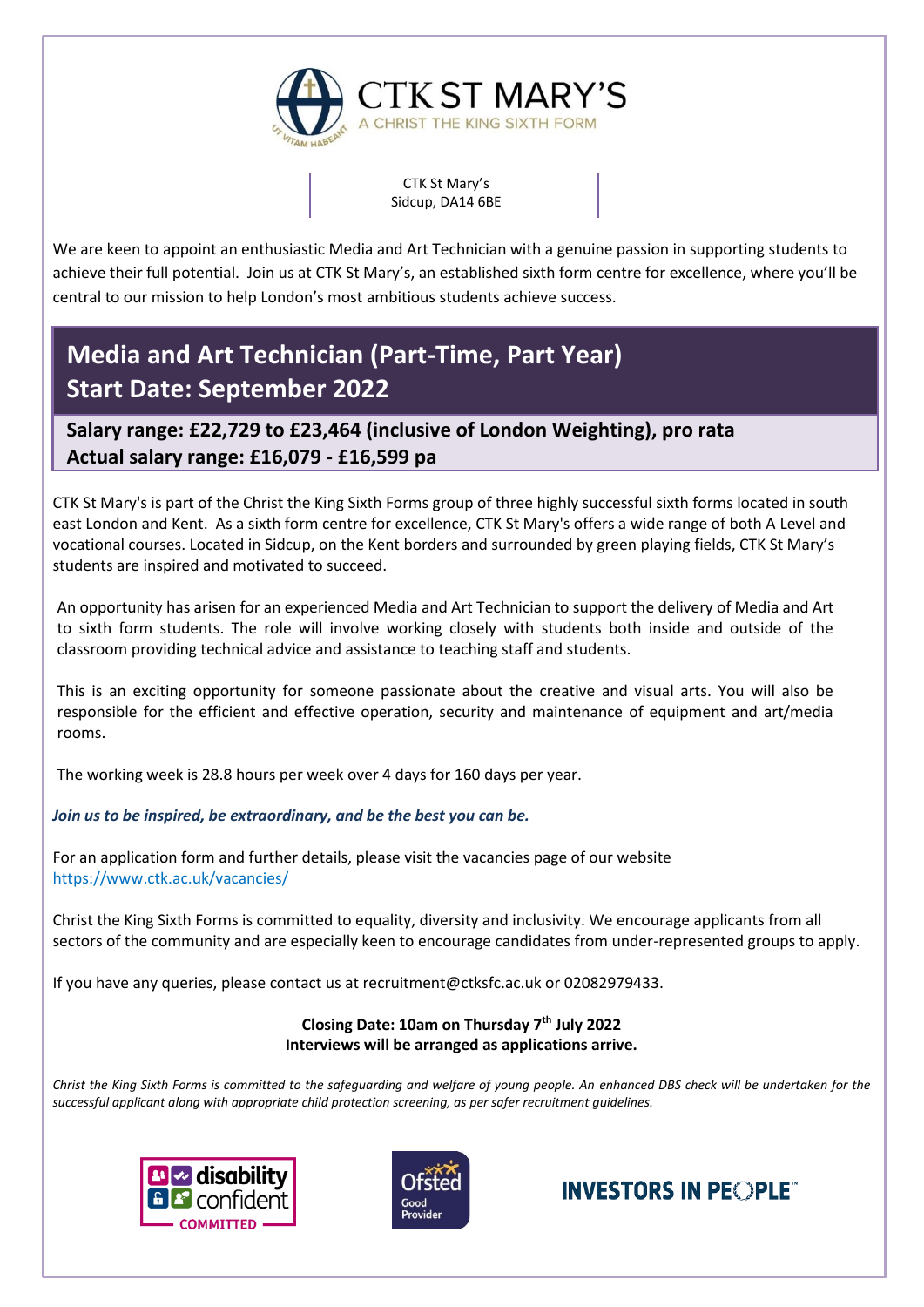

### **Job Description and Person Specification**

| <b>Title Post:</b>  | Media and Art Technician                                                                                                                                                                                                                                            |
|---------------------|---------------------------------------------------------------------------------------------------------------------------------------------------------------------------------------------------------------------------------------------------------------------|
| Responsible to:     | Subject Leader                                                                                                                                                                                                                                                      |
| <b>Job Purpose:</b> | To support the learning of art and media students both inside and outside of the classroom to<br>ensure they reach their full potential. Including the efficient and effective operation, security<br>and maintenance of equipment in the Media and Art Department. |

The main activities and responsibilities are to:

- 1.1 Supporting students with learning inside and outside the classroom. This will include in lessons small group work and individually.
- 1.2 To provide technical support to both students and teachers.
- 1.3 Monitor the booking and issuing of equipment to students and ensure its security.
- 1.4 Ensure equipment is returned by students and contact students whenever they have failed to return equipment on time.
- 1.5 To monitor and improve facilities in the media and art department including the media rooms/editing suite machinery, tools, components and accessories including determining maintenance schedules and keeping appropriate records.
- 1.6 To ensure general maintenance and tidiness of department facilities, including the practice rooms and class areas.
- 1.7 To set up practical equipment for use in lessons in advance of students arriving at lessons.
- 1.8 To prepare a range of materials for teaching purposes including edited sequences and print-based materials. Preparing, setting up and checking machinery, equipment and apparatus for teaching purposes.
- 1.9 Help staff prepare handouts and documents.
- 1.10 To assist in the setting up of equipment for exam purposes as directed by the Subject Leader.
- 1.11 Order materials and equipment and maintain a system of stock control in conjunction with the Subject Leader, researching new equipment when needed, including;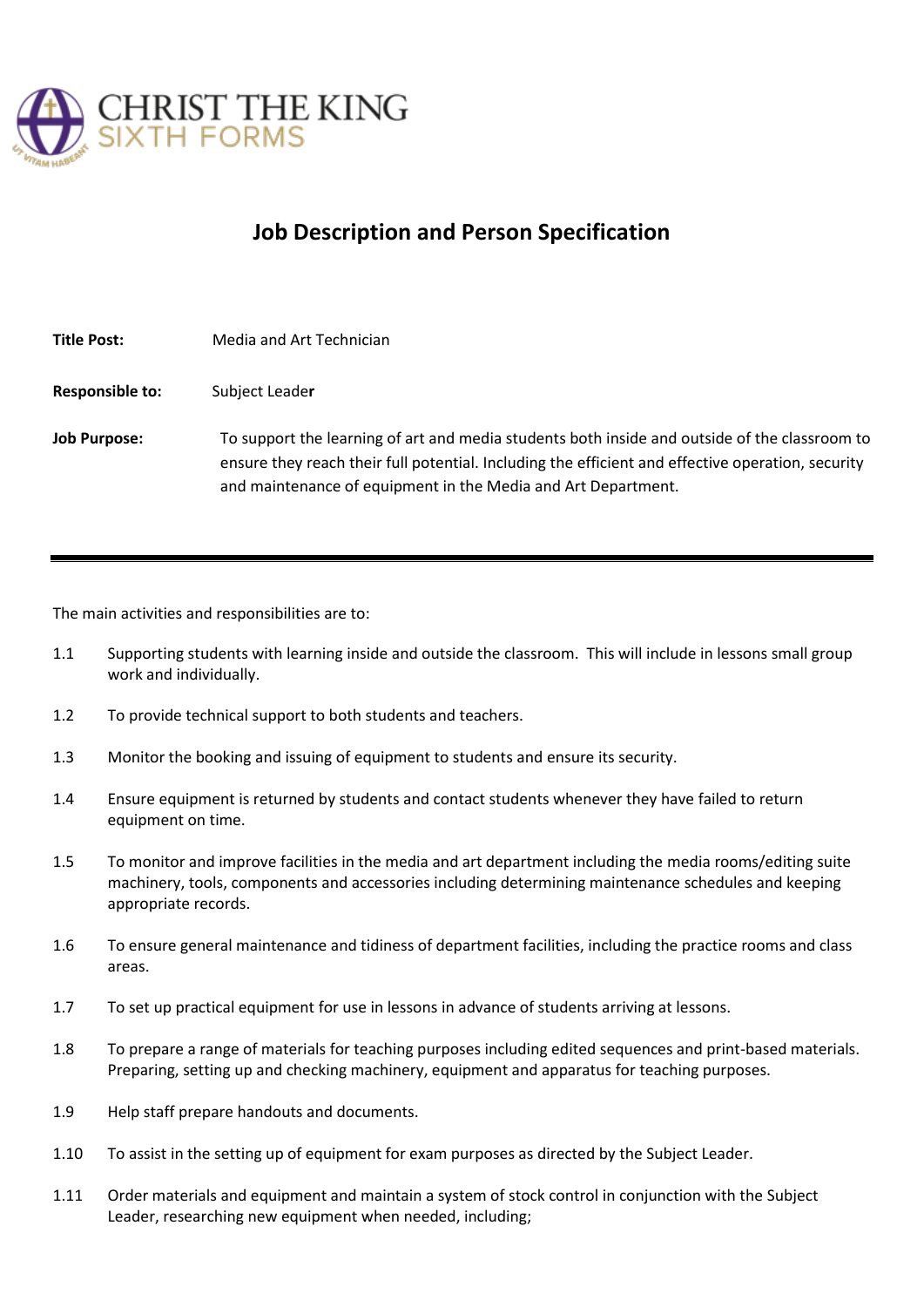- a) participating in the selection of new items of equipment and recommending specifications where appropriate;
- b) investigating sources of supply and maintaining a bank of purchasing information;
- c) co-ordinating departmental orders, including processing and progressing;
- d) receiving deliveries, certifying invoices for payment and keeping financial records regarding progress of expenditure;
- e) maintaining stock records and levels, including stock books;
- f) to help with the organisation and re-organisation of specialist rooms and storerooms.
- 1.12 Maintain satisfactory standards of safety and security in relation to the technical service to the department. This includes the maintenance of electrical equipment and arranging for the repair of broken equipment.
- 1.13 To liaise with other departments within the Sixth Forms, including Computer Services and with other establishments and bodies.
- 1.14 To assist with specific displays and exhibitions around the Sixth Forms and with sixth form events such as celebration/community days.
- 1.15 To support the design and production of merchandise/marketing materials for Sixth Forms events.
- 1.16 To help prepare for visitors to the Sixth Forms, including students from partner schools
- 1.17 To provide cover for absent staff.
- 1.18 To undertake other tasks, as required by the Executive/Deputy Principal, after due consultation.

This job description may not necessarily be a comprehensive description of the post. It may be reviewed and subject to modification or amendment at any time after consultation with the post holder.